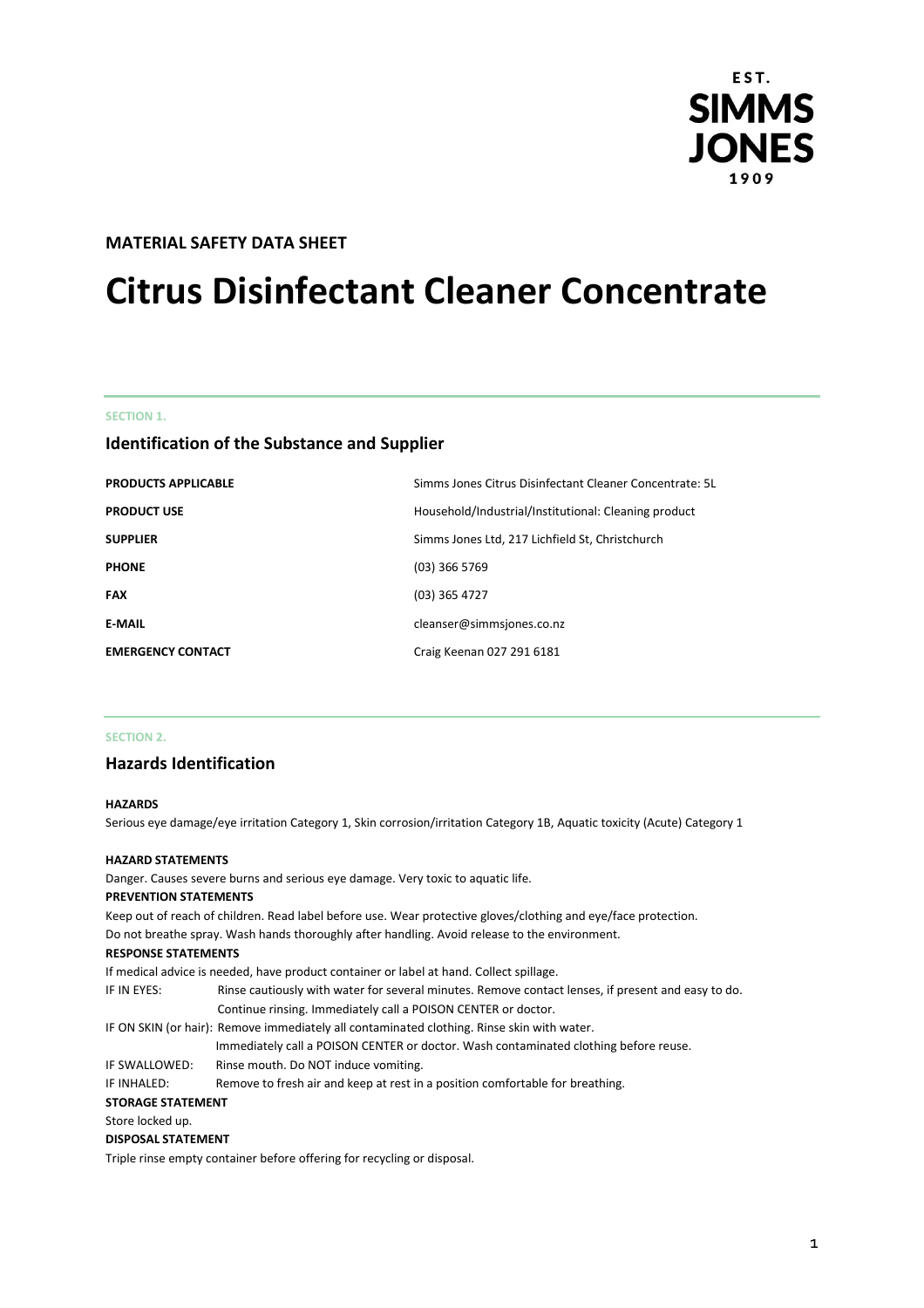# **SECTION 3.**

# **Composition and Information on Ingredients**

| <b>INGREDIENT</b>         | <b>PROPORTION</b> | <b>CAS NUMBER</b> |
|---------------------------|-------------------|-------------------|
| C12-14 Alcohol Ethoxylate | <15%              | 68439-50-9        |
| Benzalkonium Chloride     | 6.4%              | 68424-85-1        |

## **SECTION 4.**

# **First Aid Measures**

| IF IN EYES:   | Rinse cautiously with water for several minutes. Remove contact lenses, if present and easy to do. |
|---------------|----------------------------------------------------------------------------------------------------|
|               | Continue rinsing. Immediately call a POISON CENTER or doctor.                                      |
|               | IF ON SKIN (or hair): Remove immediately all contaminated clothing. Rinse skin with water.         |
|               | Immediately call a POISON CENTER or doctor. Wash contaminated clothing before reuse.               |
| IF SWALLOWED: | Rinse mouth. Do NOT induce vomiting.                                                               |
| IF INHALED:   | Remove to fresh air and keep at rest in a position comfortable for breathing.                      |

## **SECTION 5.**

# **Fire-Fighting Measures**

| <b>EXTINGUISHING MEDIA</b>      | Foam, $CO2$ , dry chemical, or water fog    |
|---------------------------------|---------------------------------------------|
| <b>COMBUSTION PRODUCTS</b>      | None known                                  |
| <b>FIRE-FIGHTING PROCEDURES</b> | Normal fire-fighting procedures may be used |

# **SECTION 6.**

# **Accidental Release Measures**

| <b>EMERGENCY PROCEDURES</b>      | No special procedures required                                        |
|----------------------------------|-----------------------------------------------------------------------|
| <b>ENVIRONMENTAL PRECAUTIONS</b> | Avoid release to the environment                                      |
| <b>SPILL CONTROL</b>             | Collect leaking liquid in sealable containers, absorb liquid in inert |
|                                  | absorbent, and wash contaminated area with plenty of water            |

## **SECTION 7.**

| <b>Handling and Storage</b> |                                                                                                                                                                                                                                                                                    |
|-----------------------------|------------------------------------------------------------------------------------------------------------------------------------------------------------------------------------------------------------------------------------------------------------------------------------|
| <b>HANDLING PRECAUTIONS</b> | Wear protective gloves/clothing and eye/face protection. Do not breathe<br>mist or spray. Wash hands thoroughly after handling. Product residue may<br>remain on/in empty containers. Use all precautions for handling the<br>product in handling the empty container and residue. |
| <b>STORAGE</b>              | Store locked up. Keep out of reach of children.                                                                                                                                                                                                                                    |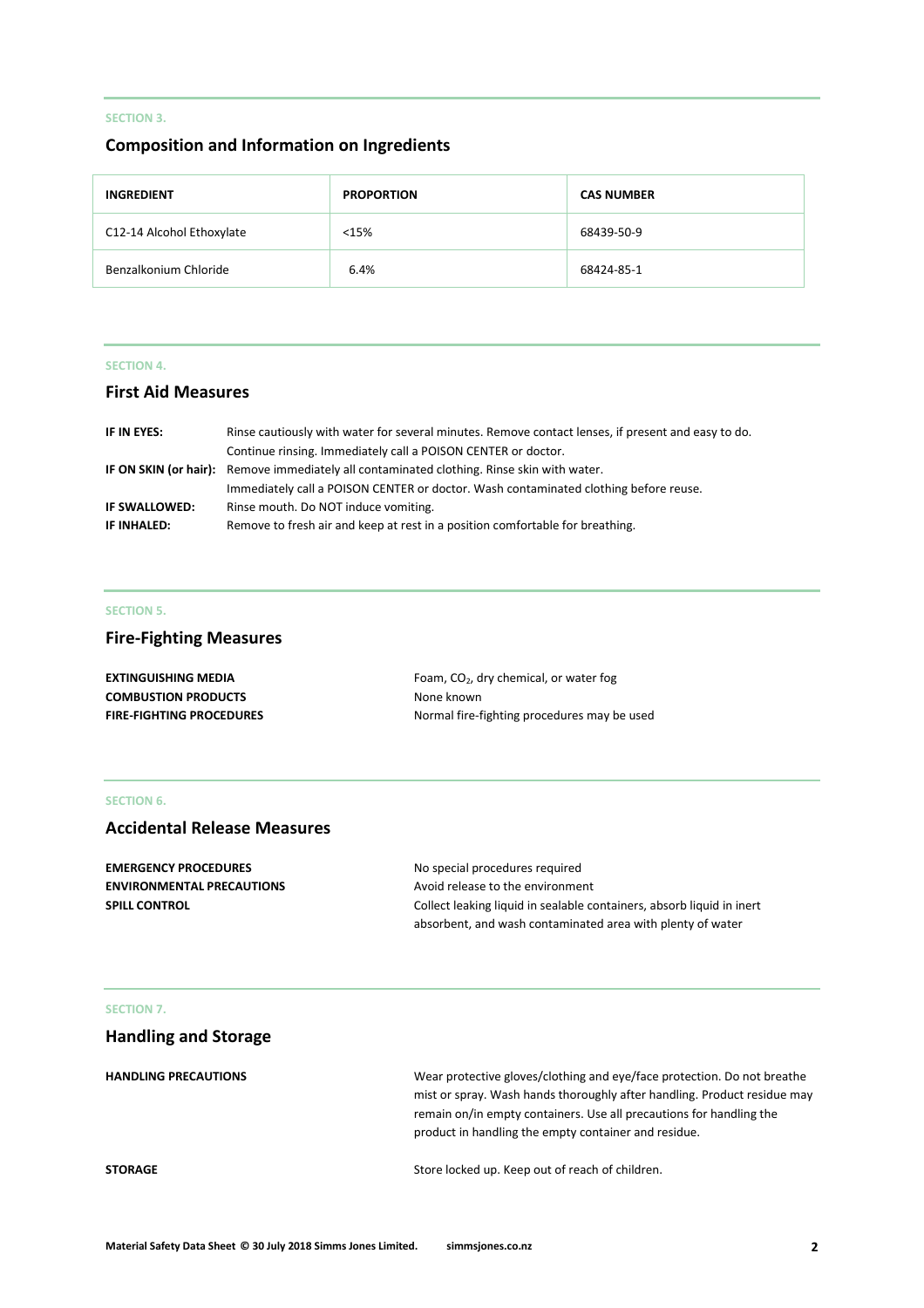## **SECTION 8.**

# **Exposure Controls/Personal Protection**

**PROTECTIVE GLOVES** Nitrile rubber **EYE PROTECTION** Splash-proof goggles

**EXPOSURE LIMITS EXPOSURE LIMITS No value assigned for this specific material by Worksafe ENGINEERING CONTROLS** Ensure ventilation is adequate. Keep containers closed. **RESPIRATORY PROTECTION Critic in the SPIRATORY PROTECTION Organic vapour respirator when mist or spray may be generated** 

#### **SECTION 9.**

# **Physical and Chemical Properties**

| Clear yellow           |
|------------------------|
| Citrus odour           |
| Not Available          |
| $5 - 6$                |
| $<$ 0 <sup>o</sup> $<$ |
| $>100$ <sup>o</sup> C  |
| Not Flammal            |
| Not Flammal            |
| Not Flammal            |
| Not Determi            |
| Not Determi            |
| 1.0                    |
| Completely r           |
| Not Determi            |
| Not Applicab           |
| Not Determi            |
| $8.9x10^{-7}m^2/s$     |
|                        |

**Clear yellow liquid** Citrus odour **Not Available Not Flammable Not Flammable Not Flammable Not Determined Not Determined** Completely miscible with water **Not Determined Not Applicable Not Determined** 

# **SECTION 10.**

# **Stability and Reactivity**

**STORAGE CONDITIONS** No special conditions required **INCOMPATIBLE SUBSTANCES** None known

**REACTIVITY REACTIVITY Not reactive with other chemicals or cleaners HAZARDOUS DECOMPOSITION PRODUCTS** Toxic organic vapours, amines, oxides of carbon and nitrogen, and hydrogen chloride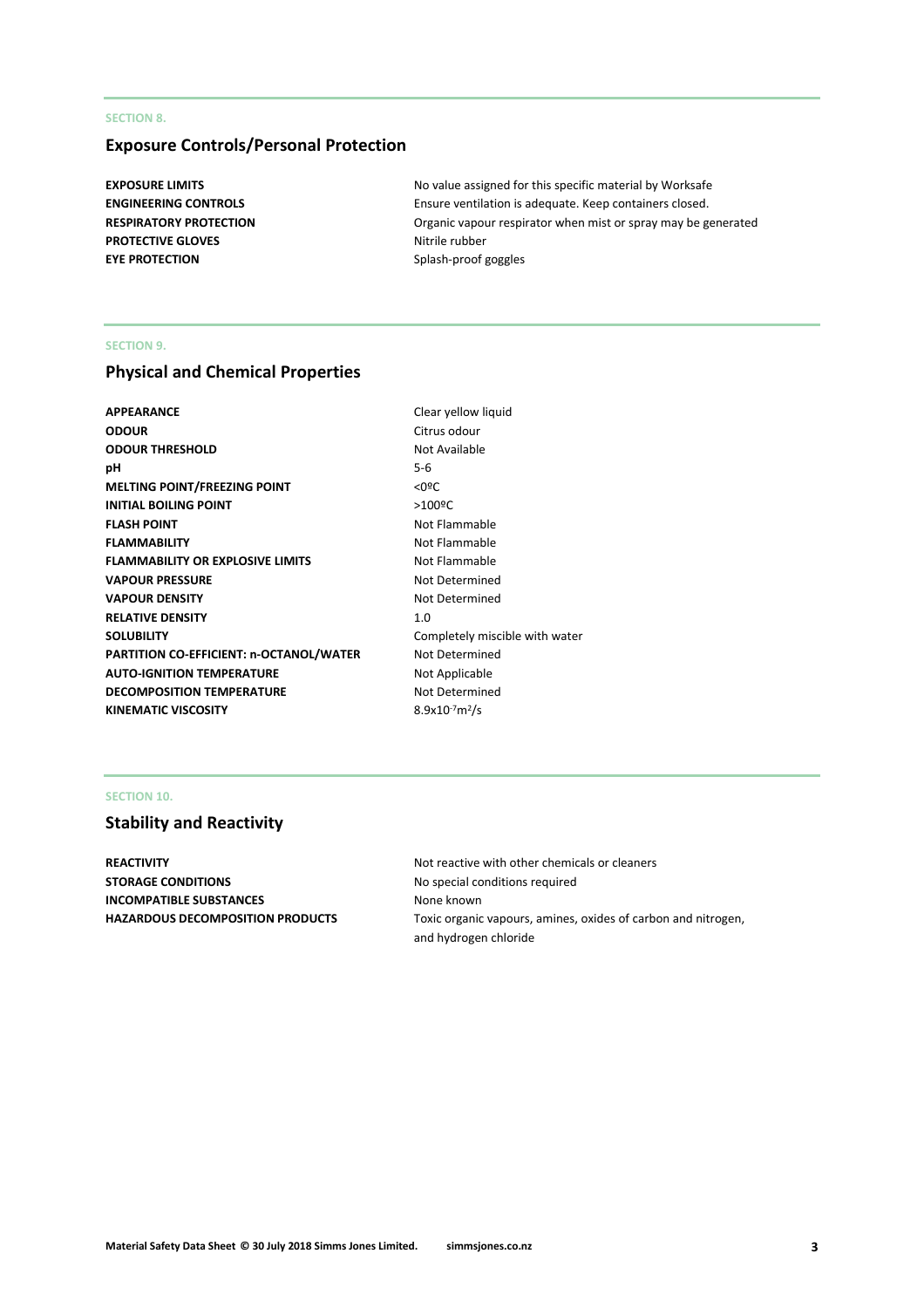## **SECTION 11.**

# **Toxicological Information**

**ACUTE TOXICITY** ACUTE **NO ACUTE TOXICITY SKIN CORROSION/IRRITATION** Causes severe skin burns **SERIOUS EYE DAMAGE/IRRITATION** Causes serious eye damage **RESPIRATORY OR SKIN SENSITISATION** No sensitisation **GERM CELL MUTAGENICITY** No data available **CARCINOGENICITY** Not carcinogenic **REPRODUCTIVE TOXICITY** No reproductive toxicity **SPECIFIC TARGET ORGAN TOXICITY -SINGLE EXPOSURE** No specific organ toxicity **-REPEATED EXPOSURE** No specific organ toxicity **ASPIRATION HAZARD** No aspiration hazard

**TOXICITY**

## **BENZALKONIUM CHLORIDE**

**ACUTE ORAL TOXICITY** STUDY: Rat, LD<sub>50</sub> VALUE: 344 mg/kg

**ACUTE DERMAL TOXICITY** STUDY: Rat, LD<sub>50</sub> VALUE: 3340 mg/kg

**EYE DAMAGE** STUDY: Rabbit, DOT method, 24 h RESULT: Corrosive

#### **SKIN DAMAGE** Causes skin burns

## **SENSITISATION**

STUDY: Guinea pig, Buehler test, OECD Test Guideline 406 RESULT: Not sensitising

## **GENOTOXICITY IN VITRO**

STUDY: Salmonella typhimurium, Ames test, OECD 471 RESULT: Negative

STUDY: Human lymphocytes, Chromosome aberration test, OECD 473 RESULT: Negative

#### **DODECYL (C12) ALCOHOL ETHOXYLATE**

STUDY: Human skin, 6mg, 3 days RESULT: Moderate irritation SOURCE: Toxicology Review. EPA TSCA Chemical Inventory, 1989.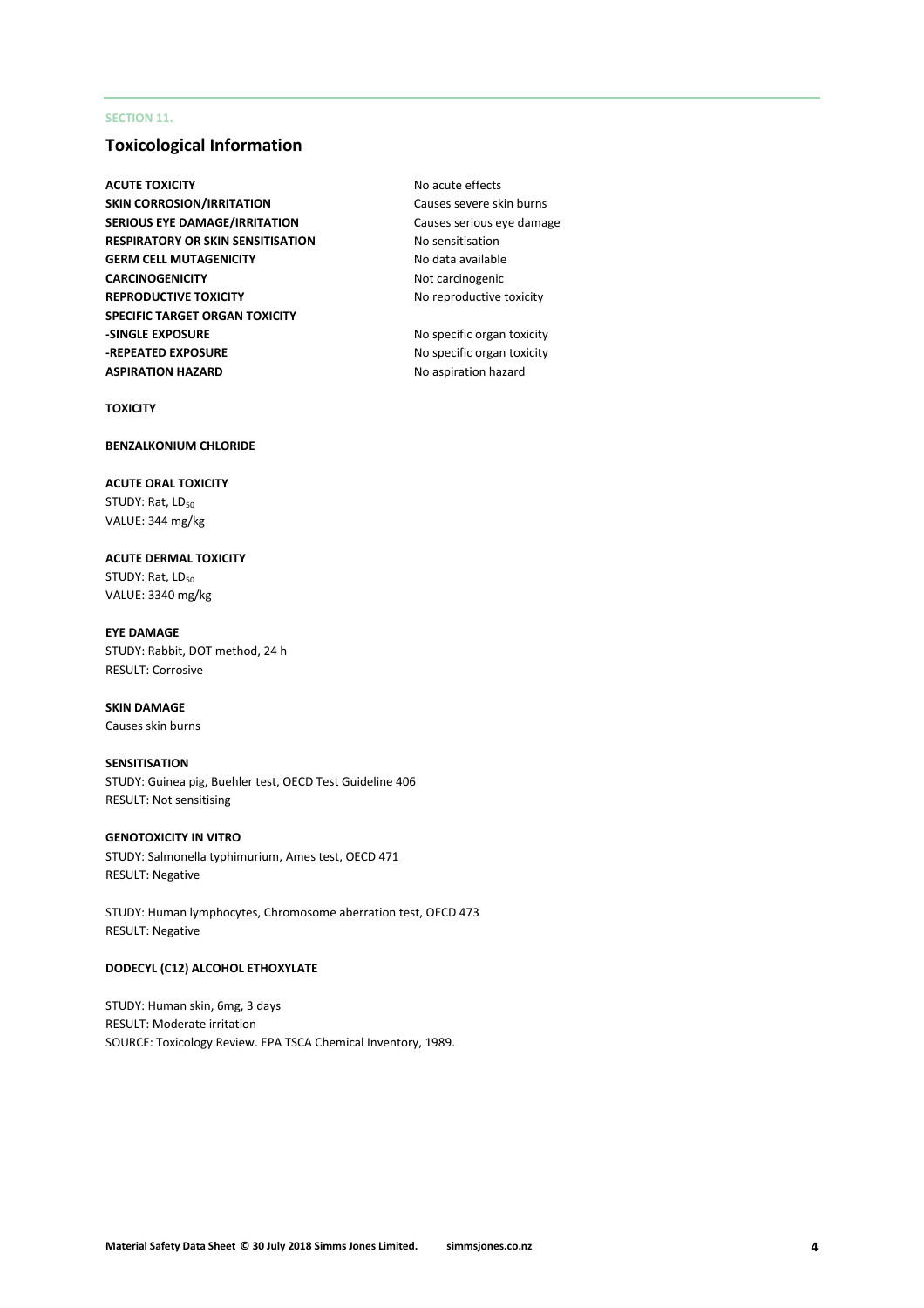## **SECTION 12.**

# **Ecological Information**

**BIODEGRABILITY** Rapidly Degradable **BIOACCUMULATIVE POTENTIAL** Not Bioaccumulative **MOBILITY IN SOIL** MOBILITY IN SOIL

## **BIODEGRADABILITY BENZALKONIUM CHLORIDE**

STUDY: OECD Confirmatory Test VALUE: >90% STUDY: CO<sub>2</sub> evolution VALUE: 95.5% STUDY: OECD 301 B RESULT: Readily biodegradable

#### **ECOTOXICTY**

#### **BENZALKONIUM CHLORIDE**

STUDY: Rainbow trout (Oncorhyncus mykiss), 96 h, LC<sub>50</sub> VALUE: 0.93 mg/L STUDY: Fathead minnow (Pimephales promelas), 96 h, LC<sub>50</sub> VALUE: 0.28 mg/L STUDY: Water flea (Daphnia magna), 48 h, EC<sub>50</sub> VALUE: 0.016 mg/L STUDY: Green algae (Pseudokirchneriella subcapitata), 72 h, ErC<sub>50</sub> VALUE: 0.049 mg/L STUDY: Activated sludge, respiration inhibition, 3 h, EC<sub>50</sub> VALUE: 7.75 mg/L

#### **ALCOHOLS, C12-C14, ETHOXYLATED**

CLASSIFICATION: 9.1A REMARK: Classification based on company data supporting this classification R PHRASE: R50 Very toxic to aquatic organisms

#### **SECTION 13.**

## **Disposal Considerations**

**DISPOSAL** DISPOSAL **DISPOSAL Triple rinse empty container before offering for recycling or disposal** 

## **SECTION 14.**

# **Transportation Information**

**UN NUMBER** 1903 **DANGEROUS GOODS CLASS** 8 **UN PACKING GROUP AND IN THE REAL PROPERTY OF A REAL PROPERTY OF A REAL PROPERTY OF A REAL PROPERTY OF A REAL PROPERTY SPECIAL PRECAUTIONS** No special precautions required

**SHIPPING NAME** Disinfectant, Liquid, Corrosive, NOS **ENVIRONMENTAL HAZARDS** Very toxic to aquatic organisms